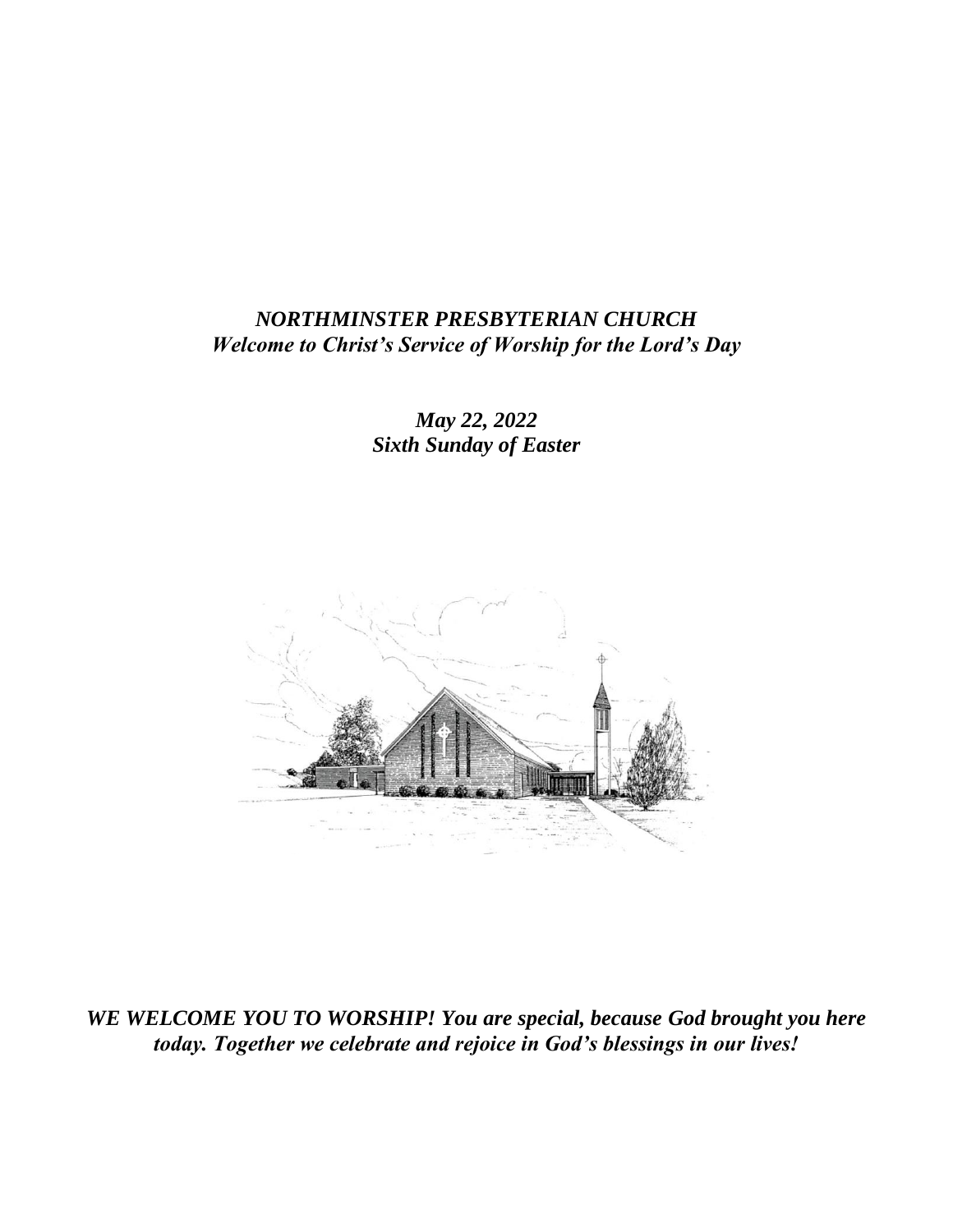## **GATHER JOYFULLY**

#### THE PRELUDE

SCRIPTURE READINGS FOR PRAYER AND PREPARATION Psalm 67; Deuteronomy 34:1-12; Acts 16:9-15 (Congregants are encouraged to read and reflect upon these passages as they prepare for worship.)

BUILDING THE BODY OF CHRIST

GATHERING SONG (unison) **This is the day, this is the day that the Lord has made, that the Lord has made! We will rejoice, we will rejoice and be glad in it, and be glad in it. This is the day that the Lord has made! We will rejoice and be glad in it! This is the day, this is the day that the Lord has made!**

\*HYMN OF PRAISE 263 *All Hail the Power of Jesus' Name!*

\*THE CALL TO WORSHIP (responsive)

Minister: God of creation, nurture us with the love of Christ, who is the vine of everlasting life.

**Congregants: Plant us in the soil of Your grace, which is the foundation that grounds us.**

Minister: Enlighten us with the wisdom of Your Spirit, which flows through this community of faithful disciples. **Congregants: Abide in us, so that we may abide in You, and live in Your light.**

Minister: Come, let us worship God.

\*PRAYER OF INVOCATION AND CONFESSION (unison) **Almighty and ever-merciful God, Creator and Redeemer and Sustainer, we gather before You this day to bring praise, to share in worship and fellowship, to open our minds and hearts and spirits to Your Word, to share with You our deepest hurts and fears and despair, and to receive from You the assurance of Your presence.**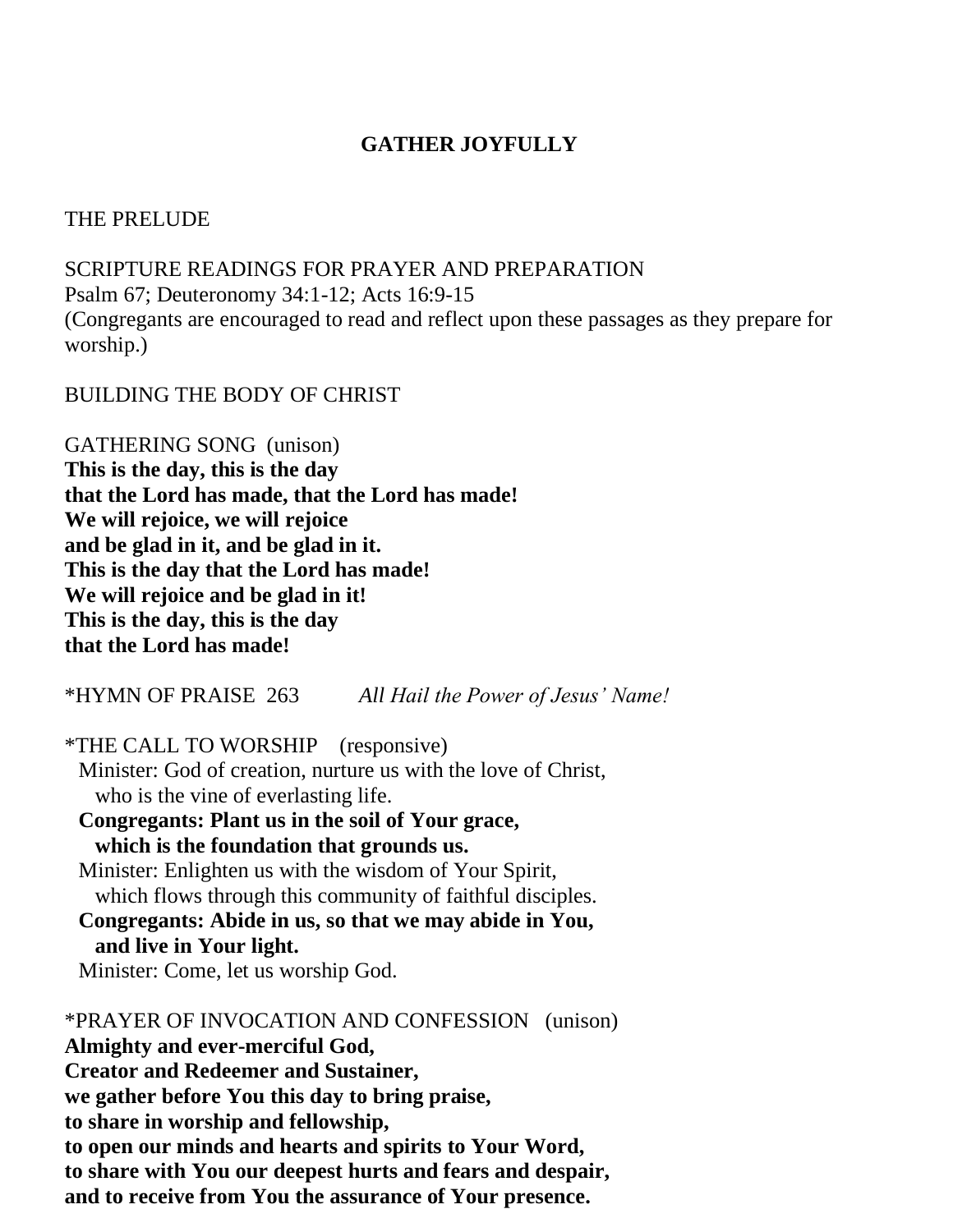**We need Your strength and Your peace this day, for the challenges of life are many. We know how often we fall far short of following You, how we turn our back on obeying Your commands, how we place our needs first ahead of Your call to serve. Forgive us, we pray, and free us from the stain of sin. We seek to be made new in Your Spirit. Hear these our silent prayers.**

\*ASSURANCE OF FORGIVENESS

\*RESPONSE HYMN 240 *Alleluia, Alleluia! Give Thanks* (Verse 3)

Alleluia, alleluia! Give thanks to the risen Lord, Alleluia, alleluia! Give praise to his name.

We have been crucified with Christ. Now we shall live forever.

Alleluia, alleluia! Give thanks to the risen Lord, Alleluia, alleluia! Give praise to his name.

# **GROW SPIRITUALLY**

## THE FIRST READING OF GOD'S WORD I Corinthians 15:39-44

<sup>39</sup>Not all flesh is alike, but there is one flesh for human beings, another for animals, another for birds, and another for fish. <sup>40</sup>There are both heavenly bodies and earthly bodies, but the glory of the heavenly is one thing, and that of the earthly is another. <sup>41</sup>There is one glory of the sun, and another glory of the moon, and another glory of the stars; indeed, star differs from star in glory. <sup>42</sup> So it is with the resurrection of the dead. What is sown is perishable, what is raised is imperishable. <sup>43</sup>It is sown in dishonour, it is raised in glory. It is sown in weakness, it is raised in power. <sup>44</sup>It is sown a physical body, it is raised a spiritual body. If there is a physical body, there is also a spiritual body.

## THE PRAYERS OF THE PEOPLE / THE LORD'S PRAYER

**Our Father who art in heaven, hallowed be thy name. Thy kingdom come, thy will be done, on earth as it is in heaven. Give us this day our daily bread; and forgive us our debts, as we forgive our debtors; and lead us not into temptation, but deliver us from evil. For thine is the kingdom, and the power, and the glory, forever. Amen.**

ANTHEM *He is King of Kings* African American spiritual, Hymn 273

CHILDREN'S MESSAGE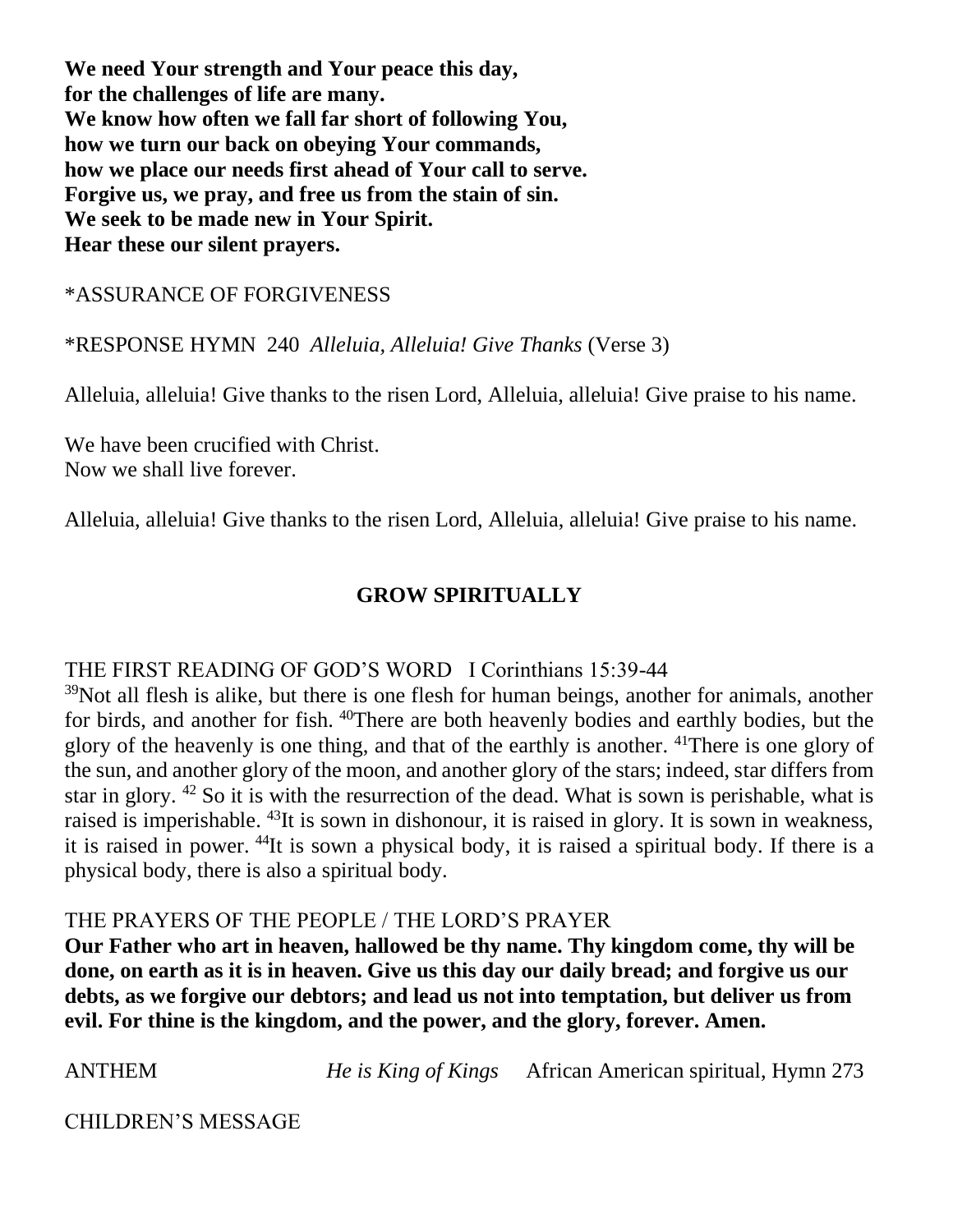### THE SECOND READING OF GOD'S WORD Luke 24:36-53

<sup>36</sup> While they were talking about this, Jesus himself stood among them and said to them, 'Peace be with you.' <sup>37</sup>They were startled and terrified, and thought that they were seeing a ghost. <sup>38</sup>He said to them, 'Why are you frightened, and why do doubts arise in your hearts? <sup>39</sup>Look at my hands and my feet; see that it is I myself. Touch me and see; for a ghost does not have flesh and bones as you see that I have.' <sup>40</sup>And when he had said this, he showed them his hands and his feet. <sup>41</sup>While in their joy they were disbelieving and still wondering, he said to them, 'Have you anything here to eat?' <sup>42</sup>They gave him a piece of broiled fish, <sup>43</sup>and he took it and ate in their presence. <sup>44</sup> Then he said to them, 'These are my words that I spoke to you while I was still with you—that everything written about me in the law of Moses, the prophets, and the psalms must be fulfilled.' <sup>45</sup>Then he opened their minds to understand the scriptures, <sup>46</sup>and he said to them, 'Thus it is written, that the Messiah is to suffer and to rise from the dead on the third day,  $47$  and that repentance and forgiveness of sins is to be proclaimed in his name to all nations, beginning from Jerusalem. <sup>48</sup>You are witnesses of these things. <sup>49</sup>And see, I am sending upon you what my Father promised; so stay here in the city until you have been clothed with power from on high.<sup>' 50</sup> Then he led them out as far as Bethany, and, lifting up his hands, he blessed them. <sup>51</sup>While he was blessing them, he withdrew from them and was carried up into heaven. <sup>52</sup>And they worshipped him, and returned to Jerusalem with great joy; <sup>53</sup> and they were continually in the temple blessing God.

#### THE PRAYER OF ILLUMINATION

## THE SERMON *UNDERSTANDING RESURRECTION* Russ Merritt

\*HYMN OF COMMITMENT 277 *Hail Thee, Festival Day!* (Ascension Verses)

**Congregational Refrain:** Hail thee, festival day! Blest day to be hallowed forever; day when our Lord was raised, breaking the kingdom of death.

Choir Verse 1: He who was nailed to the cross, is ruler and Lord of all people. All things created on earth sing to the glory of God: (Refrain)

**Congregational Refrain:** Hail thee, festival day! Blest day to be hallowed forever; day when our Lord was raised, breaking the kingdom of death.

Choir Verse 2: Daily the loveliness grows adorned with the glory of blossom; heaven its gates now unbars, flinging its increase of light: (Refrain)

**Congregational Refrain:** Hail thee, festival day! Blest day to be hallowed forever; day when our Lord was raised, breaking the kingdom of death.

\*THE AFFIRMATION OF FAITH *The Apostles' Creed* (Unison) **I believe in God the Father Almighty, Creator of heaven and earth, and in Jesus Christ, his only Son, our Lord, who was conceived by the Holy Spirit, born of the Virgin Mary,**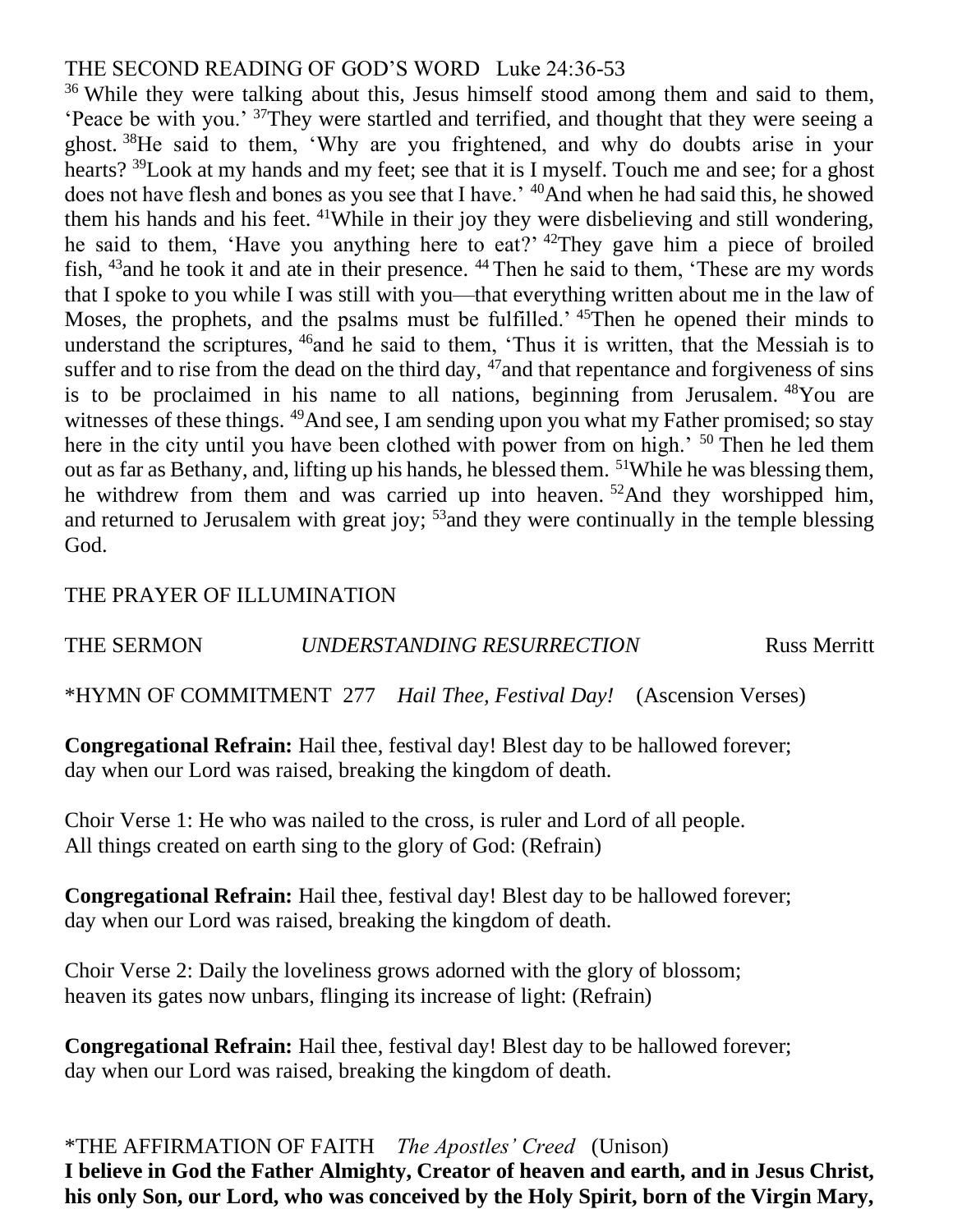**suffered under Pontius Pilate, was crucified, dead, and buried. He descended into hell. The third day he rose again from the dead. He ascended into heaven and is seated on the right hand of God the Father Almighty; from there He shall come to judge the living and the dead. I believe in the Holy Spirit, the holy universal church, the communion of saints, the forgiveness of sins, the resurrection of the body, and the life everlasting. Amen.**

#### **GO FAITHFULLY**

\*HYMN OF DEDICATION 265 *Jesus Shall Reign Where'er the Sun*

THE BENEDICTION

THE POSTLUDE

OUR SERVICE

\*Indicates the People Standing

Reprinted with permission under ONE LICENSE, License #**A-**A-737649 . All rights reserved. Used by permission CCLI#1241295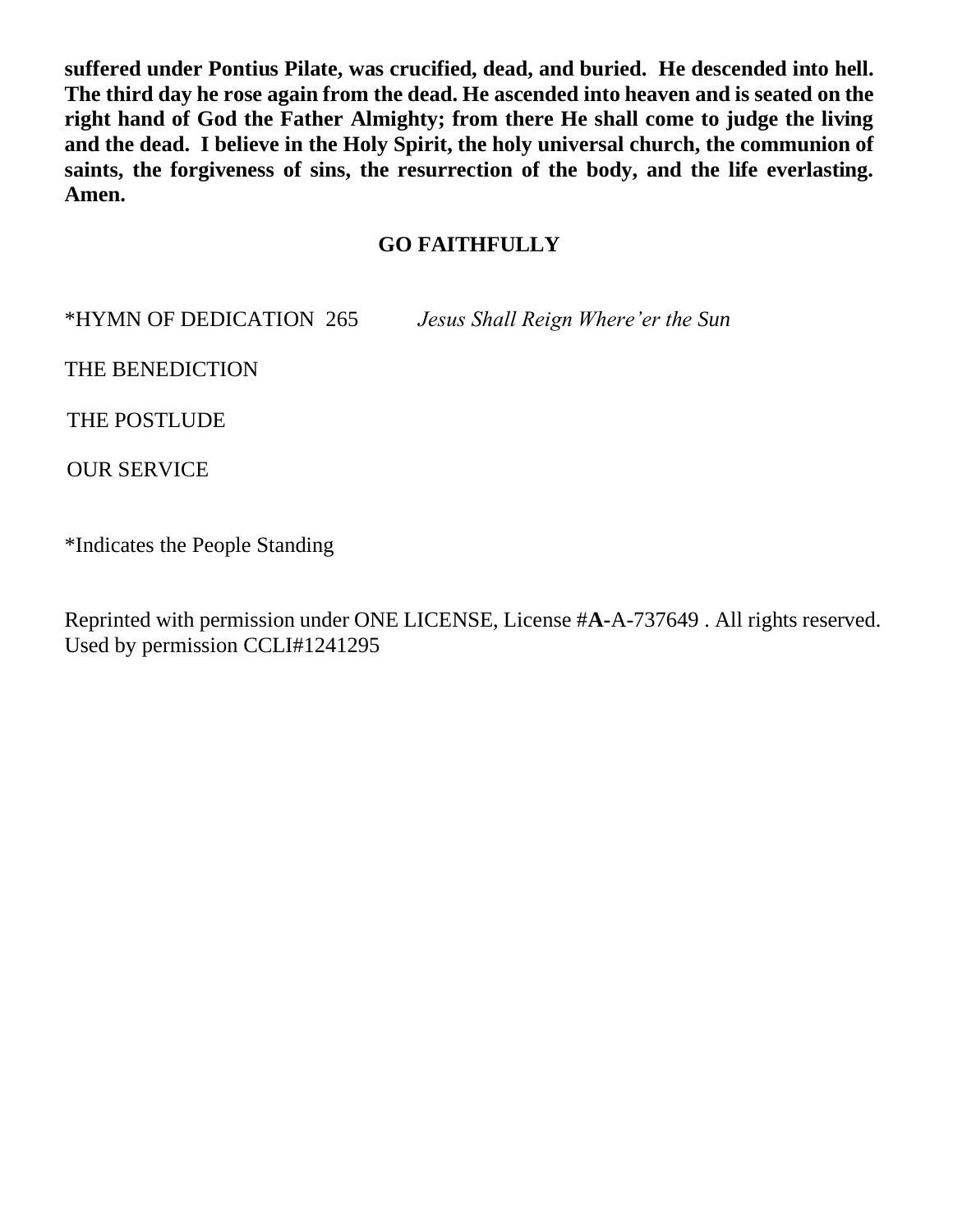### ANNOUNCEMENTS

**THE SESSION WILL HOLD ITS REGULAR BI-MONTHLY MEETING** today following the morning worship service. Lunch will be served. If anyone has anything for the elders, or if you would like to join the Northminster family, please let the Minister know.

**OUR WORSHIP NEXT SUNDAY, MAY 29,** will be led by Felecia Parsell, who was just commissioned as Presbytery's Missional Commissioned Pastor for the Roanoke area. The Minister will be on study leave over the Memorial Day week-end, planning sermons for the next several months. (He'll also spend some time vacationing while away!)

#### **THE SACRAMENT OF HOLY COMMUNION**

will be celebrated on Pentecost Sunday morning, June 5, during the worship service.

The Red Sox baseball team is hosting their Faith and Family night on Wednesday, June  $22<sup>nd</sup>$ . The Discipleship committee thought this would be a great chance to get families together for a night of fellowship. We will get a block of reserved tickets. Please let Susie know if your family is interested in attending. The tickets will be paid for and all you have to do it pick them up and join us at the ball field.

It's that time of year when you start thinking of putting away your "cold weather" clothes and getting out your "warm weather" clothes. If you have coats that you may replacing next year or any children's winter clothing, please consider donating it to Blue Ridge Literacy. You can leave them in the narthex.

JUST A REMINDER: there are boxes in the narthex to recycle your bulletins.

Calendar

| Today | $10:00 - 10:45$ am<br>$11:00$ am<br>$12:15 \text{ pm}$ | <b>Sunday School</b><br><b>Worship Service</b><br><b>Session Meeting</b> |
|-------|--------------------------------------------------------|--------------------------------------------------------------------------|
|       | Next Sunday $10:00 - 10:45$ am<br>$11:00 \text{ am}$   | <b>Sunday School</b><br><b>Worship Service</b>                           |